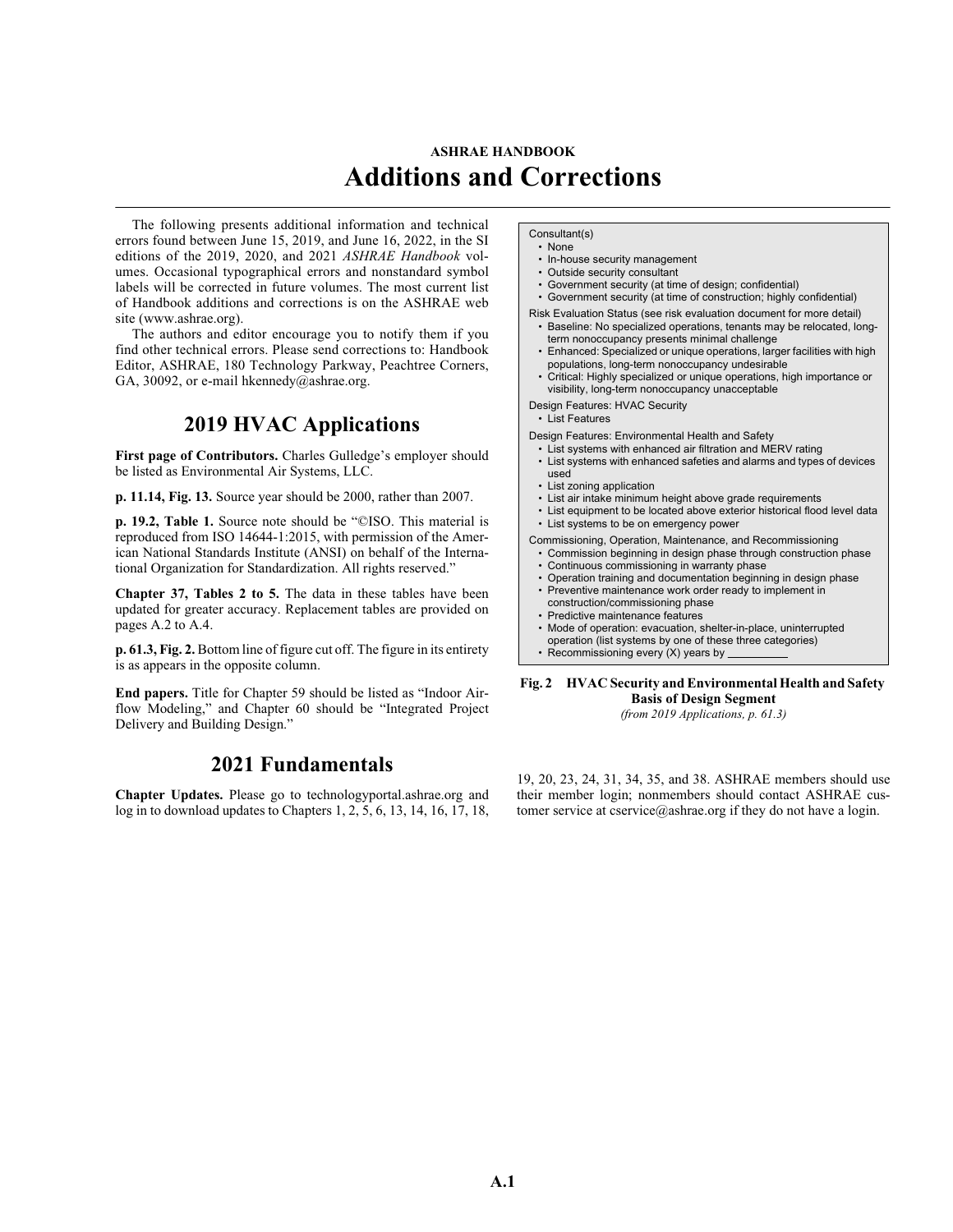|                                        | <b>Calculated, Weighted</b>          |                                |                                  |                                                                     |                  |                    |                                           |              |              |
|----------------------------------------|--------------------------------------|--------------------------------|----------------------------------|---------------------------------------------------------------------|------------------|--------------------|-------------------------------------------|--------------|--------------|
|                                        |                                      |                                |                                  | <b>Calculated, Weighted Energy</b><br><b>Use Index (EUI) Values</b> |                  |                    |                                           |              |              |
|                                        |                                      |                                |                                  |                                                                     |                  |                    | Site Energy, MJ/yr per gross square metre |              |              |
|                                        | Number of                            | <b>Floor</b>                   | <b>Actual</b>                    |                                                                     |                  | <b>Percentiles</b> |                                           |              |              |
| <b>Building Use</b>                    | <b>Buildings,</b><br><b>Thousand</b> | Area,<br>$10^9$ m <sup>2</sup> | Number of<br><b>Buildings, N</b> | 10th                                                                | 25 <sub>th</sub> | 50th               | 75th                                      | 90th         | Mean         |
| Administrative/professional            | 558                                  | 0.84                           | 766                              | 218                                                                 | 361              | 588                | 828                                       | 1390         | 728          |
| office                                 | 91                                   |                                | 79                               |                                                                     |                  |                    |                                           |              |              |
| Bank/other financial<br>Bar/pub/lounge | 71                                   | 0.08<br>0.03                   | 60                               | 516<br>493                                                          | 673<br>772       | 1002<br>1435       | 1299                                      | 1723<br>3791 | 1059<br>1909 |
| Clinic/other health                    | 87                                   | 0.12                           | 135                              | 279                                                                 | 497              | 718                | 2618<br>1049                              | 1726         | 900          |
| College/university*                    | 27                                   | 0.17                           | 104                              | 299                                                                 | 656              | 998                | 1449                                      | 1811         | 1231         |
| Convenience store                      | 79                                   | 0.03                           | 47                               | 707                                                                 | 1289             | 2486               | 4048                                      | 5154         | 2769         |
|                                        |                                      |                                |                                  |                                                                     |                  |                    |                                           |              |              |
| Convenience store with gas<br>station  | 52                                   | 0.02                           | 32                               | 1402                                                                | 2469             | 2802               | 3981                                      | 5287         | 3261         |
| Courthouse/probation office            | 6                                    | 0.04                           | 26                               | 598                                                                 | 836              | 1056               | 1190                                      | 1461         | 1049         |
| Distribution/shipping center           | 151                                  | 0.53                           | 307                              | 80                                                                  | 181              | 328                | 514                                       | 811          | 403          |
| Dormitory/fraternity/sorority*         | 25                                   | 0.07                           | 48                               | 116                                                                 | 270              | 657                | 966                                       | 1379         | 681          |
| Elementary/middle school               | 189                                  | 0.57                           | 397                              | 233                                                                 | 342              | 528                |                                           | 1238         | 647          |
| Enclosed mall                          |                                      | 0.08                           | 34                               | 306                                                                 | 489              | 707                | 801<br>805                                |              | 671          |
|                                        | 1                                    |                                |                                  |                                                                     |                  |                    |                                           | 1045         |              |
| Entertainment/culture*                 | 51                                   | 0.12                           | 89                               | 56                                                                  | 263              | 506                | 832                                       | 1362         | 682          |
| Fast food                              | 92                                   | 0.03                           | 94                               | 1088                                                                | 2219             | 4671               | 7842                                      | 9585         | 5127         |
| Fire station/police station            | 69                                   | 0.05                           | 53                               | 235                                                                 | 364              | 642                | 966                                       | 1591         | 746          |
| Government office                      | 113                                  | 0.25                           | 205                              | 243                                                                 | 450              | 654                | 927                                       | 1487         | 778          |
| Grocery store/food market              | 45                                   | 0.07                           | 48                               | 1176                                                                | 1518             | 2253               | 2657                                      | 3418         | 2219         |
| High school                            | 43                                   | 0.28                           | 142                              | 265                                                                 | 481              | 721                | 1048                                      | 1428         | 828          |
| Hospital/inpatient health*             | 10                                   | 0.22                           | 409                              | 1075                                                                | 1829             | 2348               | 3107                                      | 3622         | 2430         |
| Hotel                                  | 30                                   | 0.24                           | 159                              | 482                                                                 | 645              | 747                | 1203                                      | 1876         | 1017         |
| Laboratory*                            | 16                                   | 0.04                           | 41                               | 507                                                                 | 841              | 1771               | 2924                                      | 7118         | 2425         |
| Library*                               | 24                                   | 0.07                           | 37                               | 321                                                                 | 509              | 793                | 972                                       | 1122         | 787          |
| Medical office (diagnostic)            | 60                                   | 0.05                           | 62                               | 203                                                                 | 381              | 643                | 847                                       | 1164         | 692          |
| Medical office (non-diagnostic)        | 50                                   | 0.03                           | 42                               | 262                                                                 | 337              | 580                | 725                                       | 1021         | 600          |
| Mixed-use office                       | 125                                  | 0.25                           | 212                              | 161                                                                 | 287              | 519                | 785                                       | 1305         | 635          |
| Motel or inn                           | 61                                   | 0.06                           | 61                               | 502                                                                 | 562              | 677                | 1313                                      | 1552         | 898          |
| Non-refrigerated warehouse             | 427                                  | 0.50                           | 350                              | $23\,$                                                              | 72               | 197                | 452                                       | 849          | 305          |
| Nursing home/assisted living           | 30                                   | 0.12                           | 94                               | 573                                                                 | 889              | 1255               | 1800                                      | 2196         | 1448         |
| Other                                  | 109                                  | 0.14                           | 87                               | 14                                                                  | 186              | 450                | 1366                                      | 2641         | 1122         |
| Other classroom education              | 62                                   | 0.07                           | 62                               | 157                                                                 | 267              | 446                | 1002                                      | 1311         | 646          |
| Other food sales                       | $\mathbf{1}$                         | 0.00                           | $\mathfrak{2}$                   | 2075                                                                | 2470             | 2470               | 2470                                      | 2470         | 2381         |
| Other food service                     | 37                                   | 0.01                           | 27                               | 56                                                                  | 479              | 1155               | 2578                                      | 3649         | 1597         |
| Other lodging                          | 13                                   | 0.04                           | 27                               | 426                                                                 | 637              | 808                | 1446                                      | 1804         | 978          |
| Other office                           | 74                                   | 0.04                           | 52                               | 137                                                                 | 276              | 493                | 893                                       | 1484         | 684          |
| Other public assembly                  | 41                                   | 0.06                           | 63                               | 221                                                                 | 431              | 637                | 889                                       | 2083         | 848          |
| Other public safety                    | 9                                    | 0.04                           | 22                               | 855                                                                 | 1207             | 1345               | 1625                                      | 1625         | 1321         |
| Other retail                           | 59                                   | 0.03                           | 41                               | 265                                                                 | 451              | 807                | 1443                                      | 1912         | 951          |
| Other service                          | 114                                  | 0.06                           | 83                               | 154                                                                 | 276              | 545                | 1274                                      | 3887         | 1507         |
| Post office/postal                     | 30                                   | 0.04                           | 26                               | 337                                                                 | 515              | 717                | 878                                       | 1008         | 698          |
| Preschool/daycare                      | 68                                   | 0.04                           | 50                               | 320                                                                 | 441              | 736                | 1024                                      | 1387         | 844          |
| Recreation                             | 100                                  | 0.18                           | 127                              | 199                                                                 | 287              | 577                | 1114                                      | 1814         | 793          |
| Refrigerated warehouse                 | 8                                    | 0.04                           | 21                               | 285                                                                 | 401              | 955                | 2623                                      | 3446         | 1454         |
| Religious worship                      | 412                                  | 0.42                           | 352                              | 99                                                                  | 191              | 319                | 576                                       | 933          | 493          |
| Repair shop                            | 84                                   | 0.05                           | 53                               | 94                                                                  | 162              | 387                | 849                                       | 1315         | 566          |
| Restaurant/cafeteria                   | 179                                  | 0.10                           | 180                              | 680                                                                 | 1414             | 3218               | 5442                                      | 7391         | 3665         |
| Retail store                           | 336                                  | 0.42                           | 294                              | 126                                                                 | 259              | 574                | 939                                       | 1428         | 689          |
| Self-storage                           | 209                                  | 0.15                           | 81                               | 23                                                                  | 44               | 143                | 383                                       | 789          | 327          |
| Social/meeting                         | 135                                  | 0.09                           | 98                               | $90\,$                                                              | 201              | 418                | 1002                                      | 1400         | 630          |
| Strip shopping mall                    | 163                                  | 0.47                           | 296                              | 440                                                                 | 672              | 1175               | 2004                                      | 3011         | 1596         |
| Vacant                                 | 296                                  | 0.30                           | 247                              | 8                                                                   | 45               | 127                | 343                                       | 573          | 240          |
| Vehicle dealership/showroom            | 43                                   | 0.05                           | 34                               | 246                                                                 | 393              | 693                | 1143                                      | 1615         | 869          |
| Vehicle service/repair                 | 214                                  | 0.15                           | 149                              | 128                                                                 | 246              | 505                | 1011                                      | 1832         | 810          |
| Vehicle storage/maintenance            | 176                                  | 0.12                           | 113                              | 64                                                                  | 188              | 368                | 836                                       | 1507         | 697          |
| SHM or Moon for soctor                 | 5557                                 | 900                            | 6720                             | 1 <sub>01</sub>                                                     | 262              | 563                | 1046                                      | 2182         | 082          |

**Table 2 2012 Commercial Sector Floor Area and EUI Percentiles**

SUM or Mean for sector<br>
Source: Oak Ridge National Laboratory, T. R. Sharp, calculated from U.S. DOE/EELA 2012 CBECS microdata.<br> *\* District chilled water use and cost are not reflected in building EUIs and cost metrics be*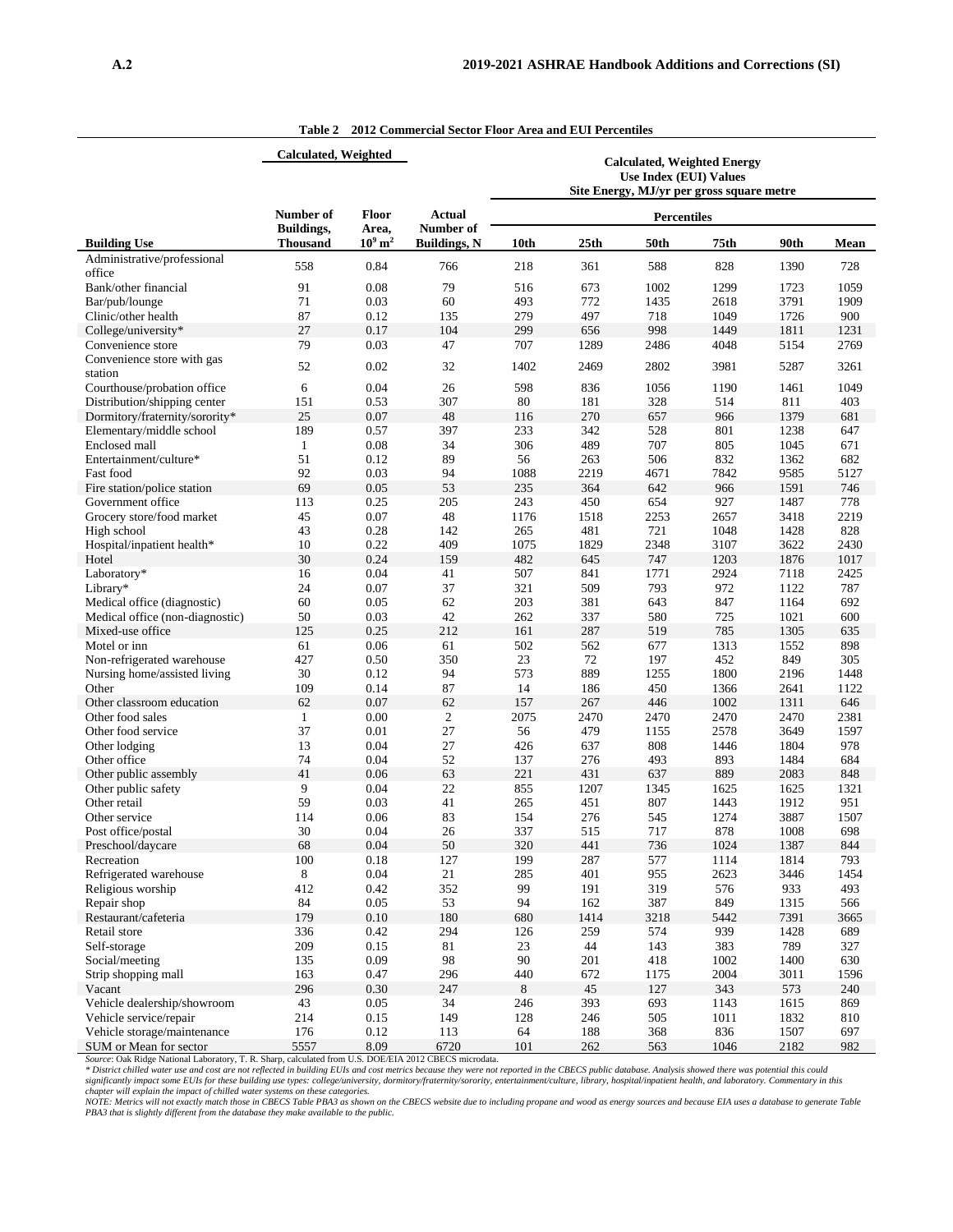|                                                  | Calculated,<br>Weighted              |                                   |                      | <b>Calculated, Weighted Energy Use Index (EUI) Values</b><br>Source Energy, MJ/yr per gross square metre |              |              |               |               |              |  |
|--------------------------------------------------|--------------------------------------|-----------------------------------|----------------------|----------------------------------------------------------------------------------------------------------|--------------|--------------|---------------|---------------|--------------|--|
|                                                  |                                      |                                   |                      |                                                                                                          |              |              |               |               |              |  |
|                                                  | Number of                            | <b>Floor</b><br>Area,             | Actual<br>Number of  | <b>Percentiles</b>                                                                                       |              |              |               |               |              |  |
| <b>Building Use</b>                              | <b>Buildings,</b><br><b>Thousand</b> | 10 <sup>9</sup><br>m <sup>2</sup> | Buildings,<br>N      | 10th                                                                                                     | 25th         | 50th         | 75th          | 90th          | Mean         |  |
| Administrative/professional                      | 558                                  | 0.84                              | 766                  | 554                                                                                                      | 880          | 1395         | 2061          | 3517          | 1797         |  |
| office                                           |                                      |                                   |                      |                                                                                                          |              |              |               |               |              |  |
| Bank/other financial                             | 91                                   | 0.08                              | 79                   | 1285                                                                                                     | 1663         | 2653         | 3409          | 4193          | 2708         |  |
| Bar/pub/lounge                                   | 71                                   | 0.03                              | 60                   | 1228                                                                                                     | 1920         | 3454         | 6073          | 7906          | 4274         |  |
| Clinic/other health                              | 87<br>27                             | 0.12                              | 135                  | 742                                                                                                      | 1207         | 1785         | 2622          | 4703          | 2233<br>2824 |  |
| College/university<br>Convenience store          | 79                                   | 0.17<br>0.03                      | 104<br>47            | 886<br>2120                                                                                              | 1582<br>3924 | 2436<br>7469 | 2981<br>12750 | 4349<br>15798 | 8143         |  |
| Convenience store with gas                       |                                      |                                   |                      |                                                                                                          |              |              |               |               |              |  |
| station                                          | 52                                   | 0.02                              | 32                   | 3797                                                                                                     | 7396         | 8692         | 12091         | 16134         | 9365         |  |
| Courthouse/probation office                      | 6                                    | 0.04                              | 26                   | 1483                                                                                                     | 1822         | 2532         | 2757          | 3622          | 2442         |  |
| Distribution/shipping center                     | 151                                  | 0.53                              | 307                  | 207                                                                                                      | 431          | 797          | 1315          | 1822          | 928          |  |
| Dormitory/fraternity/sorority                    | 25                                   | 0.07                              | 48                   | 365                                                                                                      | 801          | 1341         | 2189          | 2370          | 1529         |  |
| Elementary/middle school                         | 189                                  | 0.57                              | 397                  | 612                                                                                                      | 907          | 1263         | 1758          | 2683          | 1514         |  |
| Enclosed mall                                    | $\mathbf{1}$                         | 0.08                              | 34                   | 404                                                                                                      | 1479         | 2121         | 2438          | 3030          | 1887         |  |
| Entertainment/culture                            | 51                                   | 0.12                              | 89                   | 170                                                                                                      | 550          | 893          | 1961          | 3604          | 1641         |  |
| Fast food                                        | 92                                   | 0.03                              | 94                   | 2732                                                                                                     | 6277         | 11451        | 17338         | 21630         | 12082        |  |
| Fire station/police station<br>Government office | 69<br>113                            | 0.05<br>0.25                      | 53<br>205            | 510<br>653                                                                                               | 731<br>1159  | 1263<br>1755 | 2236<br>2631  | 2861<br>3337  | 1621<br>1976 |  |
| Grocery store/food market                        | 45                                   | 0.07                              | 48                   | 3092                                                                                                     | 4749         | 5627         | 7478          | 8789          | 6002         |  |
| High school                                      | 43                                   | 0.28                              | 142                  | 756                                                                                                      | 1095         | 1701         | 2340          | 3258          | 1899         |  |
| Hospital/inpatient health                        | 10                                   | 0.22                              | 409                  | 2560                                                                                                     | 3977         | 5533         | 6720          | 7790          | 5358         |  |
| Hotel                                            | 30                                   | 0.24                              | 159                  | 1207                                                                                                     | 1472         | 2060         | 2623          | 4362          | 2452         |  |
| Laboratory                                       | 16                                   | 0.04                              | 41                   | 1488                                                                                                     | 2040         | 4066         | 5857          | 13045         | 5872         |  |
| Library                                          | 24                                   | 0.07                              | 37                   | 1012                                                                                                     | 1602         | 1861         | 2436          | 2562          | 1952         |  |
| Medical office (diagnostic)                      | 60                                   | 0.05                              | 62                   | 431                                                                                                      | 912          | 1541         | 2295          | 2871          | 1793         |  |
| Medical office (non-                             | 50                                   | 0.03                              | 42                   | 711                                                                                                      | 989          | 1524         | 1832          | 2259          | 1532         |  |
| diagnostic)                                      |                                      |                                   |                      |                                                                                                          |              |              |               |               |              |  |
| Mixed-use office                                 | 125                                  | 0.25                              | 212                  | 391                                                                                                      | 735          | 1316         | 1978          | 2858          | 1549         |  |
| Motel or inn                                     | 61                                   | 0.06                              | 61                   | 1007                                                                                                     | 1531         | 1841         | 2952          | 4311          | 2310         |  |
| Non-refrigerated warehouse                       | 427                                  | 0.50                              | 350                  | 67                                                                                                       | 215          | 538          | 1102          | 1737          | 739          |  |
| Nursing home/assisted living                     | 30                                   | 0.12                              | 94                   | 1109                                                                                                     | 1902         | 2667         | 4321          | 5488          | 3106         |  |
| Other                                            | 109                                  | 0.14                              | 87                   | 44                                                                                                       | 548          | 1017         | 2686          | 6977          | 2461         |  |
| Other classroom education<br>Other food sales    | 62<br>$\mathbf{1}$                   | 0.07<br>0.00                      | 62<br>$\overline{2}$ | 447<br>5123                                                                                              | 669<br>5976  | 1033<br>5976 | 1858<br>5976  | 2332<br>5976  | 1316<br>5784 |  |
| Other food service                               | 37                                   | 0.01                              | 27                   | 177                                                                                                      | 1425         | 3114         | 7032          | 11496         | 4493         |  |
| Other lodging                                    | 13                                   | 0.04                              | 27                   | 925                                                                                                      | 990          | 1791         | 3051          | 3947          | 2011         |  |
| Other office                                     | 74                                   | 0.04                              | 52                   | 433                                                                                                      | 758          | 1155         | 2138          | 2891          | 1537         |  |
| Other public assembly                            | 41                                   | 0.06                              | 63                   | 689                                                                                                      | 912          | 1201         | 1807          | 3805          | 1838         |  |
| Other public safety                              | 9                                    | 0.04                              | 22                   | 1879                                                                                                     | 2771         | 3464         | 4183          | 4786          | 3523         |  |
| Other retail                                     | 59                                   | 0.03                              | 41                   | 427                                                                                                      | 1047         | 2040         | 3433          | 5314          | 2477         |  |
| Other service                                    | 114                                  | 0.06                              | 83                   | 388                                                                                                      | 707          | 1273         | 2387          | 8343          | 2745         |  |
| Post office/postal                               | $30\,$                               | 0.04                              | 26                   | 724                                                                                                      | 1279         | 1644         | 1835          | 2231          | 1587         |  |
| Preschool/daycare                                | 68                                   | 0.04                              | 50                   | 802                                                                                                      | 1115         | 1606         | 2351          | 3269          | 2077         |  |
| Recreation                                       | 100                                  | 0.18                              | 127                  | 453                                                                                                      | 654          | 1357         | 2507          | 4117          | 1887         |  |
| Refrigerated warehouse                           | $\,8\,$                              | $0.04\,$                          | 21                   | 541                                                                                                      | 1264         | 3009         | 5597          | 10856         | 4389         |  |
| Religious worship                                | 412                                  | 0.42                              | 352                  | 224                                                                                                      | 431          | 667          | 1073          | 1849          | 938          |  |
| Repair shop                                      | 84                                   | 0.05                              | 53                   | 298                                                                                                      | 447          | 932          | 1794          | 2676          | 1164         |  |
| Restaurant/cafeteria                             | 179                                  | $0.10\,$                          | 180                  | 1875                                                                                                     | 3174         | 6698         | 11094         | 14522         | 7691         |  |
| Retail store                                     | 336                                  | 0.42                              | 294                  | 385                                                                                                      | 654          | 1478         | 2447          | 3750          | 1755         |  |
| Self-storage                                     | 209                                  | 0.15                              | 81                   | 71                                                                                                       | 137          | 449          | 1035          | 2486          | 981          |  |
| Social/meeting                                   | 135                                  | 0.09                              | 98                   | 319                                                                                                      | 581          | 1195         | 1945          | 3740          | 1508         |  |
| Strip shopping mall<br>Vacant                    | 163<br>296                           | 0.47                              | 296                  | 1171                                                                                                     | 1934         | 2947         | 4726          | 6053          | 3678         |  |
| Vehicle dealership/showroom                      | 43                                   | $0.30\,$<br>0.05                  | 247<br>34            | 26<br>516                                                                                                | 114<br>1009  | 274<br>1522  | 711<br>2963   | 1251<br>3990  | 545<br>2081  |  |
| Vehicle service/repair                           | 214                                  | 0.15                              | 149                  | 350                                                                                                      | 675          | 1247         | 2069          | 3361          | 1617         |  |
| Vehicle storage/maintenance                      | 176                                  | 0.12                              | 113                  | 182                                                                                                      | 471          | 861          | 1416          | 3278          | 1485         |  |
| SUM or Mean for sector                           | 5557                                 | 8.09                              | 6720                 | 300                                                                                                      | 669          | 1351         | 2536          | 5225          | 2336         |  |

**Table 3 2012 Commercial Sector Floor Area and Source EUI Percentiles**

SUM or Mean for sector 5557 8.09 6720 300 669 1351 2536 5225 2336<br>Source: Oak Ridge National Laboratory, T. R. Sharp, calculated from U.S. DOE/EIA 2012 CBECS microdata.<br>\* District chilled water use and cost are not reflect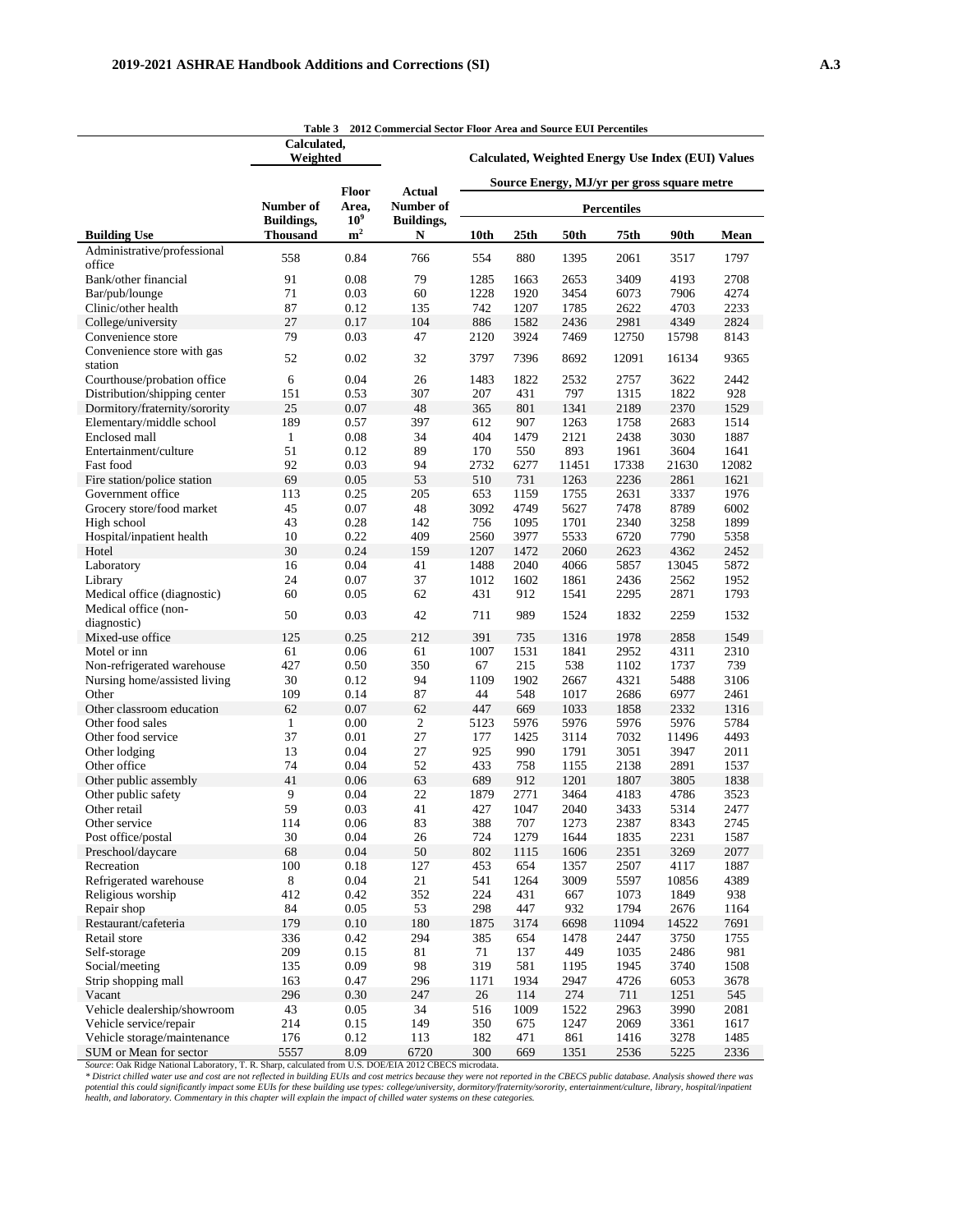|                                              | Weighted Electricity Use Index Values, kWh/yr per gross square metre |                  |           |            |            |           |  |  |
|----------------------------------------------|----------------------------------------------------------------------|------------------|-----------|------------|------------|-----------|--|--|
|                                              | <b>Percentiles</b>                                                   |                  |           |            |            |           |  |  |
| <b>Building Use</b>                          | 10th                                                                 | 25 <sub>th</sub> | 50th      | 75th       | 90th       | Mean      |  |  |
| Administrative/professional office           | 35                                                                   | 59               | 104       | 164        | 264        | 135       |  |  |
| Bank/other financial                         | 94                                                                   | 118              | 204       | 260        | 357        | 209       |  |  |
| Bar/pub/lounge                               | 96                                                                   | 122              | 272       | 412        | 494        | 294       |  |  |
| Clinic/other health                          | 52                                                                   | 77               | 141       | 201        | 329        | 169       |  |  |
| College/university                           | 66                                                                   | 100              | 158       | 214        | 300        | 189       |  |  |
| Convenience store                            | 177                                                                  | 317              | 531       | 1119       | 1301       | 691       |  |  |
| Convenience store with gas station           | 302                                                                  | 611              | 735       | 1021       | 1233       | 783       |  |  |
| Courthouse/probation office                  | 85                                                                   | 142              | 185       | 197        | 258        | 172       |  |  |
| Distribution/shipping center                 | 11                                                                   | 25               | 54        | 90         | 136        | 66        |  |  |
| Dormitory/fraternity/sorority                | 32                                                                   | 54               | 91        | 139        | 185        | 102       |  |  |
| Elementary/middle school                     | 47                                                                   | 61               | 87        | 127        | 199        | 109       |  |  |
| Enclosed mall                                | 9                                                                    | 120              | 174       | 215        | 247        | 155       |  |  |
| Entertainment/culture                        | 10                                                                   | 19               | 72        | 142        | 274        | 120       |  |  |
| Fast food                                    | 182                                                                  | 463              | 794       | 1289       | 1637       | 876       |  |  |
| Fire station/police station                  | 21                                                                   | 42               | 84        | 157        | 243        | 108       |  |  |
| Government office                            | 51                                                                   | 84               | 128       | 182        | 273        | 151       |  |  |
| Grocery store/food market                    | 244                                                                  | 375              | 465       | 588        | 693        | 483       |  |  |
| High school                                  | 43                                                                   | 67               | 113       | 168        | 260        | 133       |  |  |
| Hospital/inpatient health                    | 179                                                                  | 218              | 347       | 475        | 489        | 356       |  |  |
| Hotel                                        | 79                                                                   | 102              | 147       | 195        | 313        | 181       |  |  |
| Laboratory                                   | 126                                                                  | 152              | 356       | 433        | 713        | 433       |  |  |
| Library                                      | 89                                                                   | 113              | 156       | 167        | 195        | 145       |  |  |
| Medical office (diagnostic)                  | 34                                                                   | 51               | 123       | 179        | 247        | 140       |  |  |
| Medical office (non-diagnostic)              | 43                                                                   | 71               | 97        | 155        | 168        | 118       |  |  |
| Mixed-use office                             | 23                                                                   | 47               | 93        | 143        | 204        | 115       |  |  |
| Motel or inn                                 | 61                                                                   | 130              | 160       | 228        | 364        | 179       |  |  |
| Non-refrigerated warehouse                   | 5                                                                    | 15               | 38        | 72         | 126        | 55        |  |  |
|                                              | 55                                                                   | 115              | 187       | 296        | 382        | 205       |  |  |
| Nursing home/assisted living<br>Other        | 3                                                                    | 22               | 53        | 180        | 547        | 163       |  |  |
| Other classroom education                    | 13                                                                   | 28               | 74        | 116        | 159        | 82        |  |  |
| Other food sales                             | 386                                                                  | 443              | 443       | 443        | 443        | 430       |  |  |
| Other food service                           | 16                                                                   | 95               | 234       | 612        | 1014       | 370       |  |  |
| Other lodging                                | 30                                                                   | 33               | 94        | 162        | 267        | 127       |  |  |
| Other office                                 | 35                                                                   | 43               | 80        | 105        | 182        | 106       |  |  |
|                                              | 39                                                                   | 51               | 76        | 135        | 318        | 121       |  |  |
| Other public assembly<br>Other public safety |                                                                      | 172              | 289       | 366        | 407        | 278       |  |  |
| Other retail                                 | 111<br>29                                                            | 69               | 153       | 241        | 469        | 194       |  |  |
|                                              |                                                                      |                  |           |            |            |           |  |  |
| Other service<br>Post office/postal          | 23<br>48                                                             | 46<br>80         | 79<br>111 | 165        | 315<br>153 | 148       |  |  |
|                                              | 30                                                                   | 83               | 122       | 143        |            | 111       |  |  |
| Preschool/daycare<br>Recreation              |                                                                      | 41               | 80        | 178<br>193 | 256<br>357 | 155       |  |  |
|                                              | 16                                                                   |                  |           |            |            | 136       |  |  |
| Refrigerated warehouse                       | 31                                                                   | 111<br>23        | 265       | 494        | 957        | 378       |  |  |
| Religious worship                            | 13                                                                   |                  | 38        | 63         | 119        | 54        |  |  |
| Repair shop                                  | 19                                                                   | 33               | 56        | 109        | 141        | 72        |  |  |
| Restaurant/cafeteria                         | 116                                                                  | 209              | 414       | 730        | 929        | 493       |  |  |
| Retail store                                 | 26                                                                   | 48               | 99<br>34  | 192<br>91  | 291<br>219 | 134<br>84 |  |  |
| Self-storage                                 | 6                                                                    | 12               |           |            |            |           |  |  |
| Social/meeting                               | 16                                                                   | 31               | 68        | 118        | 307        | 105       |  |  |
| Strip shopping mall                          | 102                                                                  | 149              | 215       | 300        | 433        | 261       |  |  |
| Vacant                                       | $\mathbf{1}$                                                         | 9                | 18        | 40         | 101        | 38        |  |  |
| Vehicle dealership/showroom                  | 18                                                                   | 57               | 95        | 232        | 324        | 151       |  |  |
| Vehicle service/repair                       | 21                                                                   | 49               | 80        | 125        | 182        | 96        |  |  |
| Vehicle storage/maintenance                  | $\mathfrak{S}$                                                       | $22\,$           | 53        | 97         | 214        | 95        |  |  |
| Mean for sector                              | $18\,$                                                               | 41               | 94        | 184        | 385        | 168       |  |  |

**Table 4 Electricity Index Percentiles from 2012 Commercial Survey**

*Source*: Oak Ridge National Laboratory, T. R. Sharp, calculated from U.S. DOE/EIA 2012 CBECS microdata.